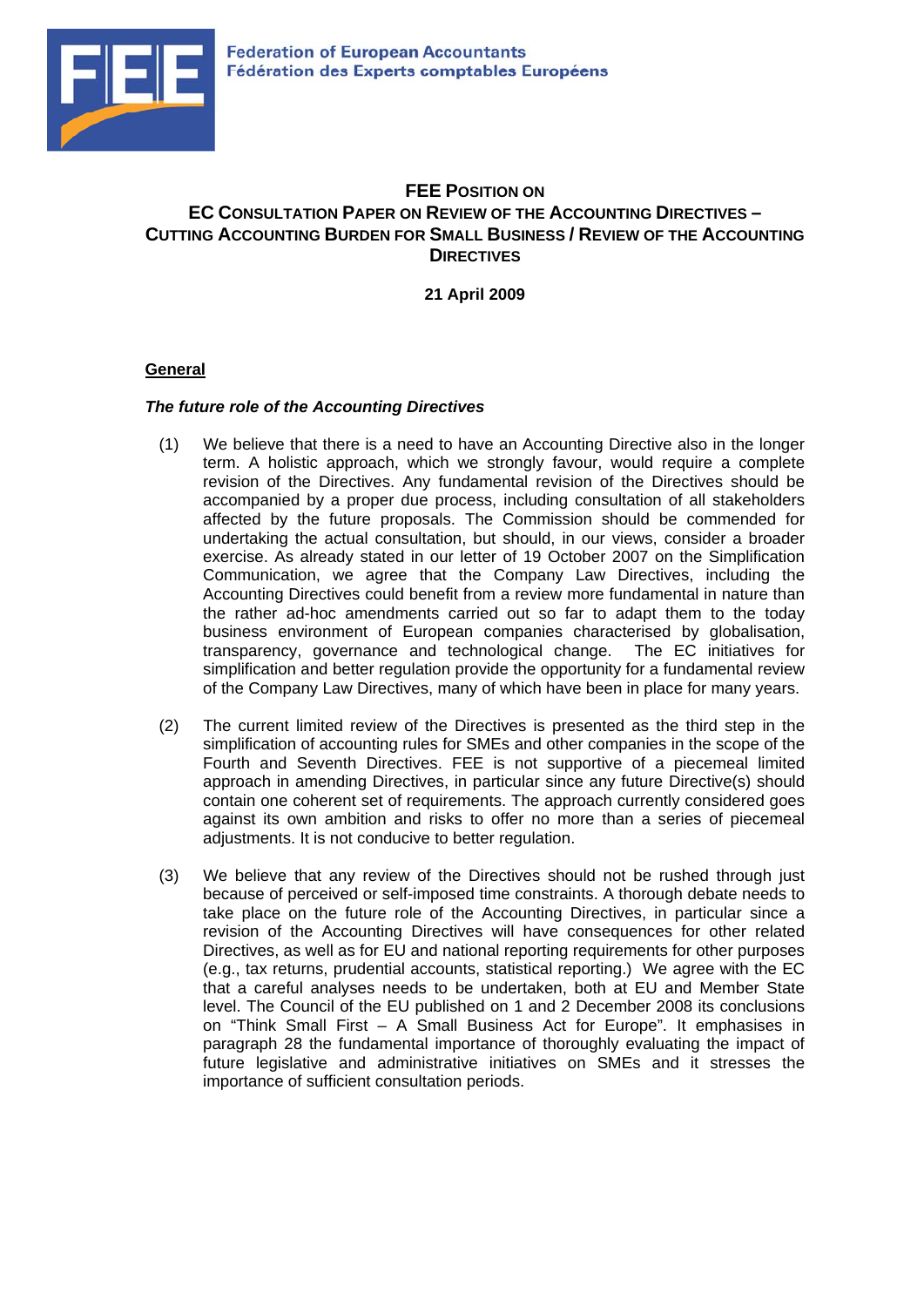

- (4) FEE supports the objective of reducing administrative burdens for SME, enabling them to compete more effectively. The reduction of administrative burdens will only be achieved when changes to the Directives are of such a nature that they require also corresponding changes to national law of the Member States where such burdens still exist and are likely to remain, if not to increase on the long term in certain Member States in the absence of the ring-fence of an EU framework. Some changes suggested in the current limited review may make the Directive easier to read and more logically structured but will not require any changes to national law.
- (5) We would welcome a complete overhaul of the Directives based on the "think small first" principle and agree that this principle would best be met by a "bottom up" approach. In addition the objective of further harmonisation needs to be respected. The future Directive should contain as few options as possible both at company and Member State level. The future Directive would have to address both the individual and the consolidated accounts.
- (6) In our view, any future Directive(s) should provide a basic framework by addressing reporting, filing, publication and auditing principles. The reporting requirements should introduce the main accounting principles and basic accounting requirements following the principles, leaving more detailed accounting requirements to the accounting standard setters and allow for future developments. Based on the experience of the practitioners that contributed to developing this FEE position, we continue to strongly believe that accounting is an essential facilitator for crossborder trade. In practice, there is a need for more internationally comparable and harmonised financial statements, especially for medium sized and large non-listed companies, because of increasing cross border operations, shareholdings, mergers and acquisitions involving companies in different Member States.
- (7) For the above reason, we believe that the Directives should not form an impediment for Member States to allow for the use of the future IFRS for NPAEs. The use of the future IFRS for NPAEs would give Member State the possibility no longer having to produce its own standards and keeping them up to date under the subsidiarity principle. This constitutes a real and tangible cost reduction at national level.
- (8) The IASB is expected to publish the IFRS for NPAEs around summer. It would be logic to consider its final contents before making a decision whether or not to address IFRS for NPAEs in the Directive for instance as a Member State option.
- (9) FEE recognises that the use of financial statements differs from country to country. In some countries they are mainly used for commercial, economic purposes meeting the investors' and shareholders' needs, whereas in other countries financial statements are also used for taxation statistics and calculation of distributable income purposes and serve a wider range of stakeholders. Therefore, at this stage, some of the accounting requirements need to be maintained within the Directives, albeit at a high level, in order to allow for future evolutions in accounting standards without the need to change the Directive(s) for every major future development in the (international) accounting standards.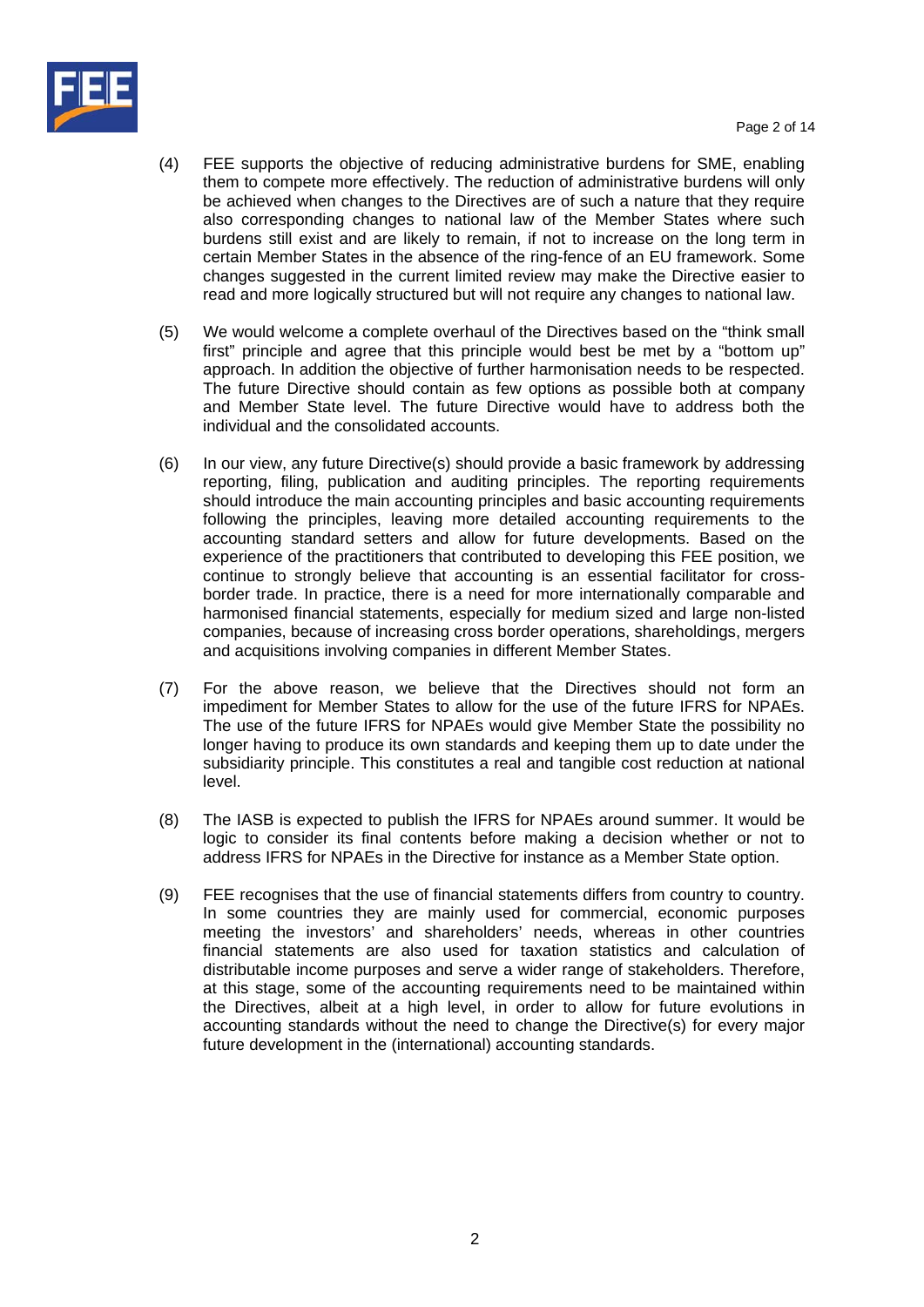

(10) At present, micro-enterprises are accustomed to report publicly. This information not only enhances transparency, comparability and harmonisation, but is in many, if not all cases, needed for tax purposes. Moreover it provides credible financial information for minority shareholders. Choosing to operate under limited liability comes with certain obligations in relation to transparency and accountability. FEE supports the idea of reducing the burdens for micro-entities in relation to financial reporting. A "lighter" reporting regime for micro-entities could be introduced within the Accounting Directives with for example further exemptions on disclosures.

## **Responses to Questions**

## *1. Basic principles – qualitative characteristics*

## *Question 1:*

*Do you agree with the approach described above?* 

- (11) Bringing the main principles of the Directive together in one area will improve the readability of the Directive and will introduce a more logic structure. However, we note that the suggested reordering of principles will not have an impact on the implementation of the Directives at Member State level, in that the legislation in a particular Member State does not need to be changed just because of a reordering and regrouping of principles within the text of the Directives.
- (12) The principles as presented in the text of the Consultation Paper are different in nature and do not have equal weight and may better be presented in the order of their importance.

## *Question 2:*

*Are there any other principles that should be included in the "General principles" section? Should any of the current principles be clarified?* 

(13) The list of principles presented is not complete when compared with (international) accounting frameworks and contains principles that are not commonly used. Some principles presented such as equivalence and clarify are difficult to understand and require further explanation. A more fundamental review of the Directive(s) would be needed in order to reconsider principles that need to be included in a modern accounting directive and to align them with international accounting standards, notably the IFRS Framework. One of the principles that could be considered is the substance over form principle.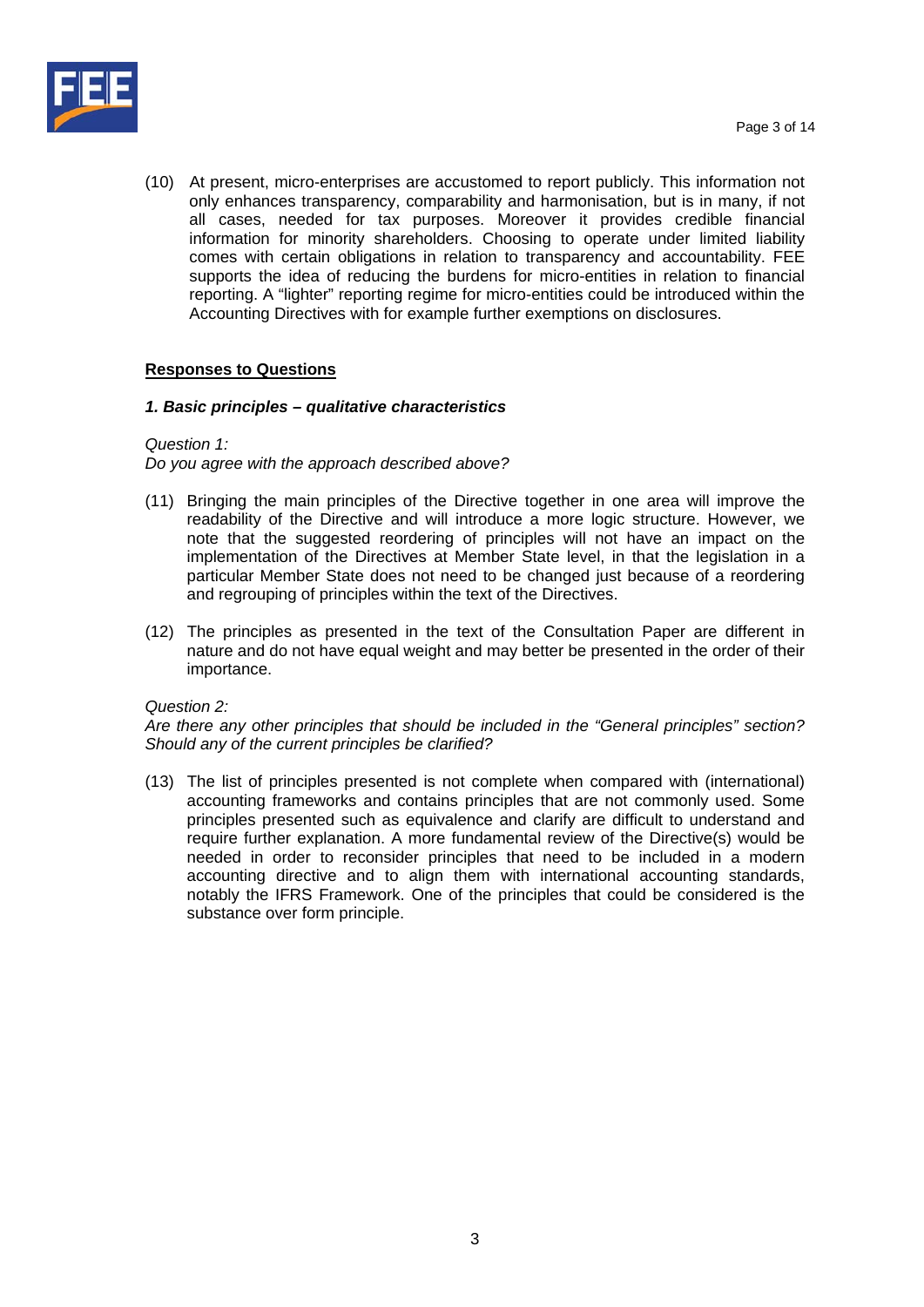

#### *2. Structure – "bottom-up" approach*

#### *Question 3:*

*Do you believe that a restructured Directive following a bottom-up approach would be useful to Member States in creating more simplified and straight-forward rules?* 

- (14) We agree, as set out in the general part above of this statement, that the complete overhaul of the Directives should be based on a "bottom-up" approach. We wish to emphasise that this requires an in depth review of the Directives and that sufficient time should be allowed for proper consultation with all stakeholders concerned.
- (15) The advantages of a "bottom-up" approach are that (i) it helps to demonstrate that the requirements for small entities are not excessively burdensome; (ii) it forces legislators to consider what are the additional requirements to be applied for each category of entities based on a clear concept for each category of entities; (iii) if transposed at national level, it makes it easier for each entity to understand and use the requirements for that specific entity; and (iv) it may reduce the risk of gold plating.

#### *Question 4:*

*Do you think that current rules for small, medium and large companies are appropriate? Please indicate in broad lines what the minimum requirements for small entities should be according to the bottom-up approach.* 

- (16) As stated in our general observations, the Directives have been in place for many years and have been amended on a piecemeal basis to prevent conflicts with IFRS and to allow for some developments in reporting, resulting in Directives that are not addressing all accounting subjects and that are difficult to read. A complete overhaul of the Directives would be needed.
- (17) For the smaller companies, a simplification of the current requirements would be helpful.

#### *3. Member State options*

#### *Question 5:*

*Please provide reasons why Member States did not make full use of the options available in the current Accounting Directives.* 

(18) Member States in our view did not make full use of the options available in the current Accounting Directives for national reasons. Options have at the time often been introduced for political reasons or to accommodate circumstances of a particular country. Options introduced for the particular circumstances of one or more Member States are often not transposed by other Member States. As stated in our general observations, Member States use financial statements for different purposes; in some Member States, the financial statements are not only used for information purposes but also for profit distribution, taxation and statistical purposes.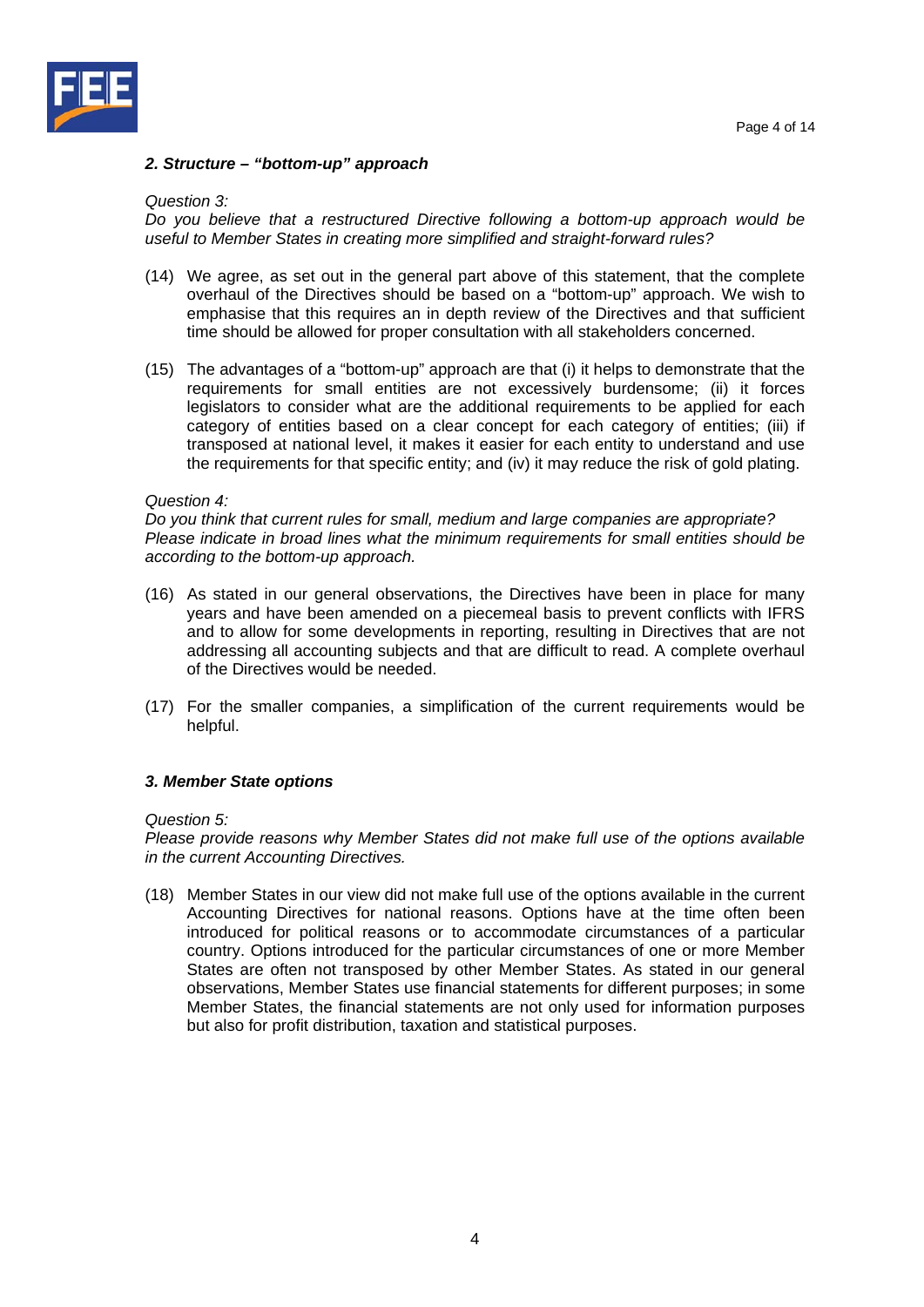



## *Question 6: What can be done to further simplify the Directives in respect to Member State options?*

(19) We would favour the reduction of the number of options for reasons of comparability and enhancing the internal market aiming at a general high level Directive. On the other hand, we also observe that there is often "gold plating" (introduction of additional requirements) at national implementation level which, like options, risk impairing comparability and undermining the internal market. We support that as part of a complete overhaul of the Directives the number options is reduced; in particular Member State options, should be as low as possible.

## *4. Definition of company categories*

## *Criteria and threshold levels*

#### *Question 7:*

*Do you think the current criteria (balance sheet total, net turnover, average number of employees) have worked well?* 

- (20) There is no experience with criteria other than the current size criteria of balance sheet total, net turnover and average number of employees. The figures used in the criteria are in a way arbitrary. Why is the balance sheet total 50% of the net turnover? One of our concerns is that under these criteria, one could have large operations that are considered as small, one example being a holding company or finance company.
- (21) We are aware of questions at present in some Member States on the definition of turnover that needs to be applied.
- (22) We also wish to observe that the size criteria although the figures are the same are differently calculated under the Seventh Directive (group basis) and Fourth Directive (individual entity basis), therefore there are different implications that need to be carefully considered before the criteria are changed

## *Question 8:*

*Do you believe that the current thresholds for small, medium and large companies are appropriate?* 

(23) In several EU Member States, the current thresholds for small, medium and large companies are already perceived as very high. Indeed, the take-up of the small companies thresholds by EU Member States varies significantly with only about one third of the EU Member States having adopted the maximum or near maximum thresholds. Other countries have adopted lower thresholds, depending on the size of their national economy and about one third of the EU Member States have until now applied very low thresholds. FEE therefore strongly believes that no amendments to the levels of the thresholds are needed or justified.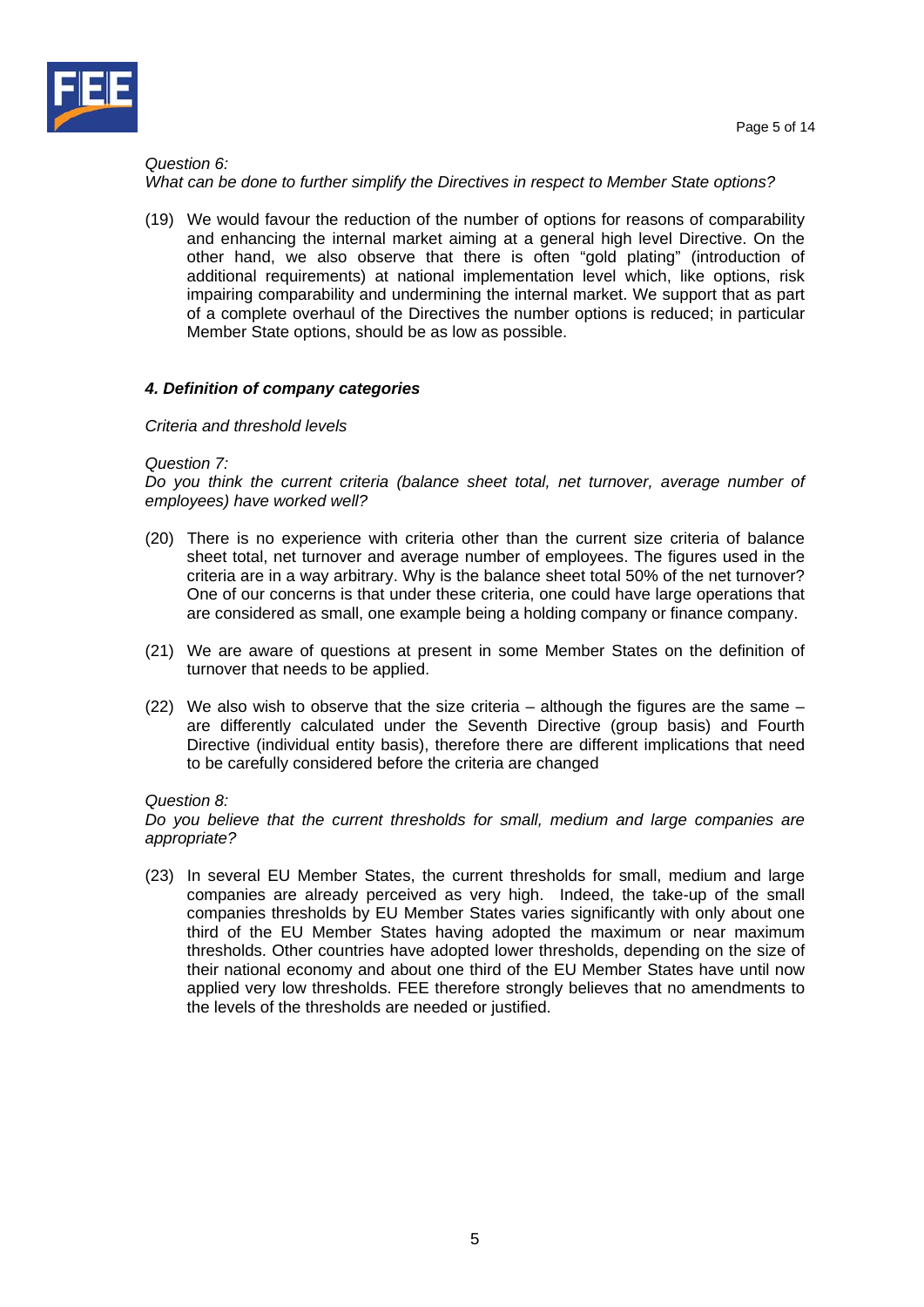

(24) There cannot be a "one size fits all" approach since Member States are very different in size of their economies: what is small in one Member State may be big in another Member State. FEE is strongly of the opinion that the implementation of the thresholds should remain a Member State option. There is no one size that fits all: the extent to which the thresholds are implemented by Member States largely depends on the size of the national economy and the significance of audited financial statements to third parties (for example taxation authorities). Thresholds are maximum thresholds differently applied in the individual Member States. Moreover, before any change is made to the thresholds, a regulatory impact assessment is needed to assess the impact on individual countries, on significant stakeholders within these countries and important economic sectors.

## *Number of company categories*

#### *Question 9:*

*In your opinion, would it be appropriate to reduce the number of company categories in the Directives?* 

*If yes, would you prefer Option 1 or Option 2?* 

- (25) We would favour to maintain the current categories of small, medium and large companies. The distinction between categories could be made more profound, by giving each category specific requirements and exemptions. The medium category merits being a separate category. At present it has two significant exemptions: abridged formats for the balance sheet (for competition reasons important in some Member States); and exemption from the consolidated accounts. For the latter exemption, our earlier remark on calculation of the size criteria under the Seventh Directive should be taken into account. Removing the category for medium-sized companies may require introducing a similar size criterion in the Seventh Directive. In a complete overhaul of the Directives, the exemptions for each category need to be considered and will need to be adapted to a bottom-up approach. The requirements for each category need to be sufficiently different.
- (26) Should the need arise to reduce the number of categories, we would prefer option 2 merging the medium-sized category with the category of large entities since mediumsized entities have more similarities with large entities. Merging the medium-sized and large category would extend compulsory consolidation to more groups and the cost implications should first be further examined before taking such a decision (see paragraph 20).
- (27) We also believe that, given the size and economic importance of individual mediumsized companies, it would not be appropriate to exempt them from the audit requirement. The audit plays an important role in serving the public interest to strengthen accountability and reinforce trust and confidence in financial reporting. In the Consultation Document, the EC states "A major drawback of this situation is that entities of a considerable size and/or with cross border activities would no longer be required to have an audit". Even if in numbers the medium-sized entities are not important, this is not at all indicative of their economic importance. The percentages in the table in section 4.4.2 on page 10 of the consultation paper do not present the complete picture since they ignore economic importance (for example measured by contribution to GNP).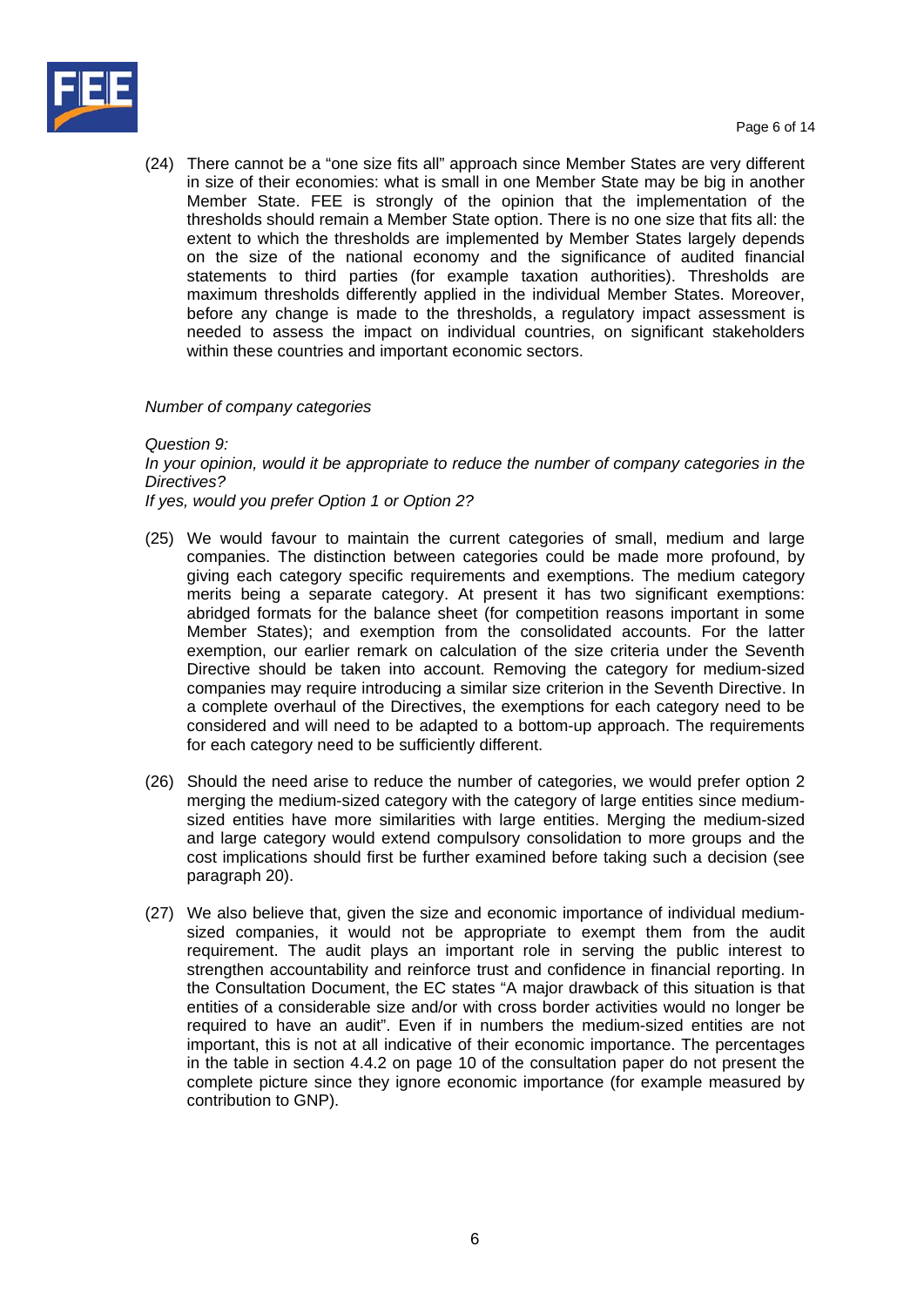

*Question 10: Do you see any other approach to reduce the number of company categories?* 

(28) We do not see any other approach and refer to our response to Question 9.

## *5. Elements of annual accounts*

#### *Question 11:*

*Regarding the table above, do you see additional room for simplification, e.g. eliminating the requirement for annual reports for medium-sized enterprises?* 

(29) In the current environment of financial and economic crisis, it is important to assess the risk and future developments of the company and the disclosures in the annual report assist in doing so. We therefore do not believe that medium-sized entities should be exempted from presenting an annual report. The Modernisation Directive of 2003 has introduced additional requirements for the annual report, notably on risk disclosures. The annual report has already proven to be a source of decision-useful information for users of financial statements.

#### *Question 12:*

*Do you believe that cash-based information should be explicitly required in the Directives? If yes, for which company categories?* 

(30) We believe that information that assists in making cash-flow forecasts is useful in principle for all categories of companies in making the connection between the balance sheet and profit and loss account. The cash flow statement is often used by financial institutions more than the profit and loss account. It would be helpful if the EC could commission research on how much efforts companies have to make to produce cash flow statements, for example to what extent book keeping packages allow for cash flow statements.

## *Question 13:*

*Should the requirement be for a cash-flow statement based on a minimum layout defined by the Directive, e.g. requiring operating, investing, financing cash flows?* 

(31) We believe that a high level minimum layout should be defined by the Directive, if a cash-flow statement were to be introduced by requiring the operating, investing and finance categories. No detailed requirements need to be introduced in order not to create an inconsistency with future accounting developments.

## *Question 14:*

*If you are a preparer, have you provided a cash-flow statement in the past years? Could you indicate how burdensome cash-flow statement is/will be to you company? Could you quantify (in € or % of turnover)?* 

(32) Not applicable (if you are a preparer…).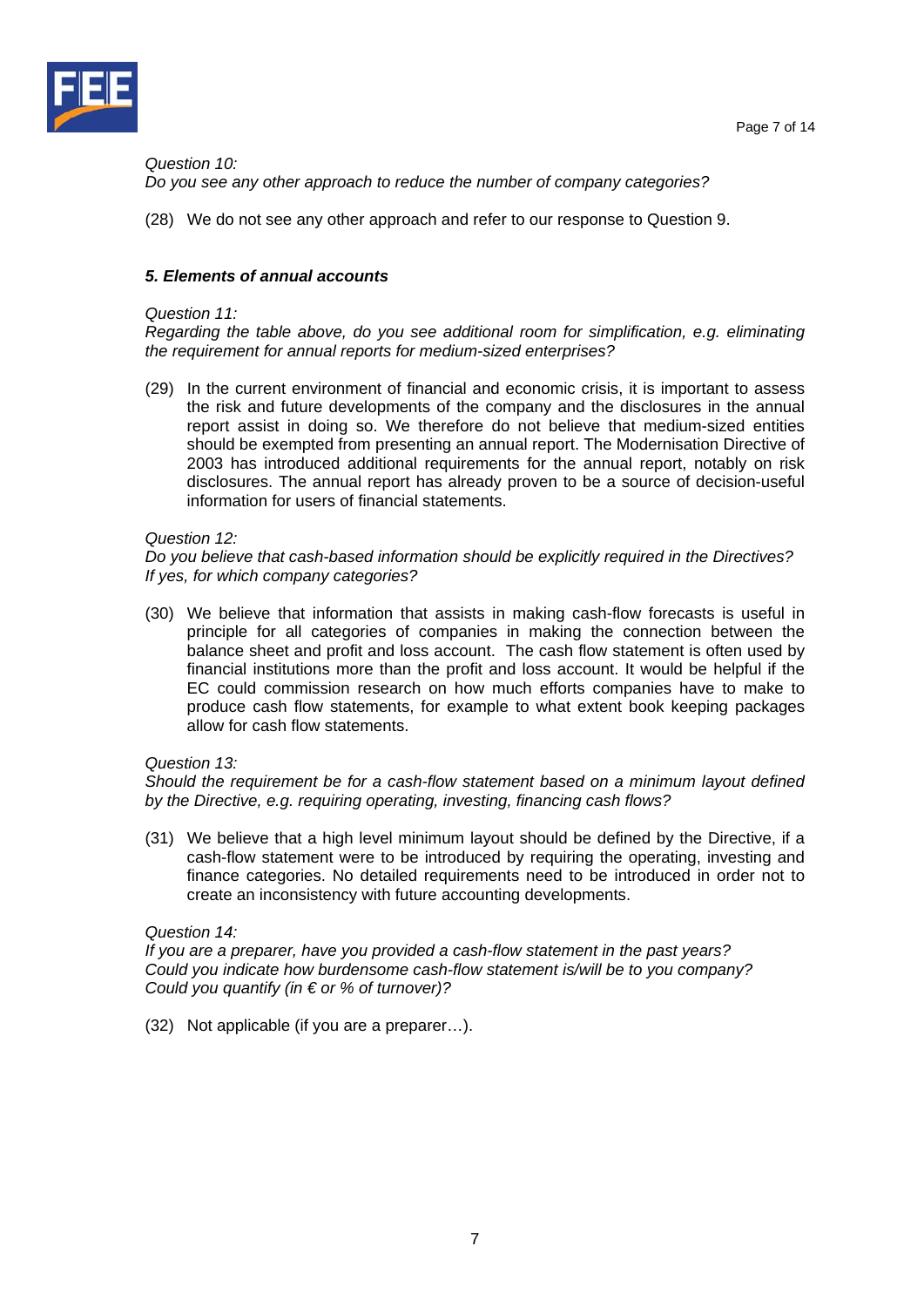



*Question 15:* 

*If you are a bank or credit provider, how useful would a cash-flow statement be?* 

(33) Not applicable (if you are a bank or credit provider).

#### *Question 16:*

*Is there currently a requirement in your jurisdiction to provide a cash-flow statement?* 

(34) Not applicable (individual jurisdiction).

#### *6. Publication requirements – electronic filing*

#### *Question 17:*

*Do you think that small companies should be exempted from the requirement to publish their accounts?* 

- (35) Small companies should not be exempted from the requirement to publish their accounts for transparency and comparability reasons. The Directives already provide scope for exemptions as to the level of detail.
- (36) The Accounting Directives cover limited liability companies. Since the legal liability of these companies is limited, the Directives provide for a number of safeguards based on the Treaty of Rome, notably on Article 54.3(g) under which guarantees are granted to third parties to ensure a minimum protection for shareholders, creditors and other stakeholders. One of these safeguards is transparency, including the obligation for (financial) reporting.
- (37) Preparing and publication of meaningful accounting information should be one of the consequences of incorporation and thereby gaining limited liability as set out earlier in this position. Public reporting increases transparency and provides added value to a wide range of stakeholders at minimal extra costs to business: managers, business partners, bankers, creditors, investors, employees, trade unions, and public administrations. There is evidence in several countries that the publicly available information is widely used. For example in Belgium, published financial statements are consulted 278.000 times a month of which 60% of the consultations concern small companies. In the Netherlands, there were 1,3 million consultations in 2005 on a total of 600.000 companies that have to publish their accounts. In France, there are about 200.000 consultations per month reported.
- (38) Dropping the publication requirement does not constitute any major cost saving. The amounts presented in this respect in the impact assessment for the Member State option to exempt micro-entities have no proper basis in reality and are misleading.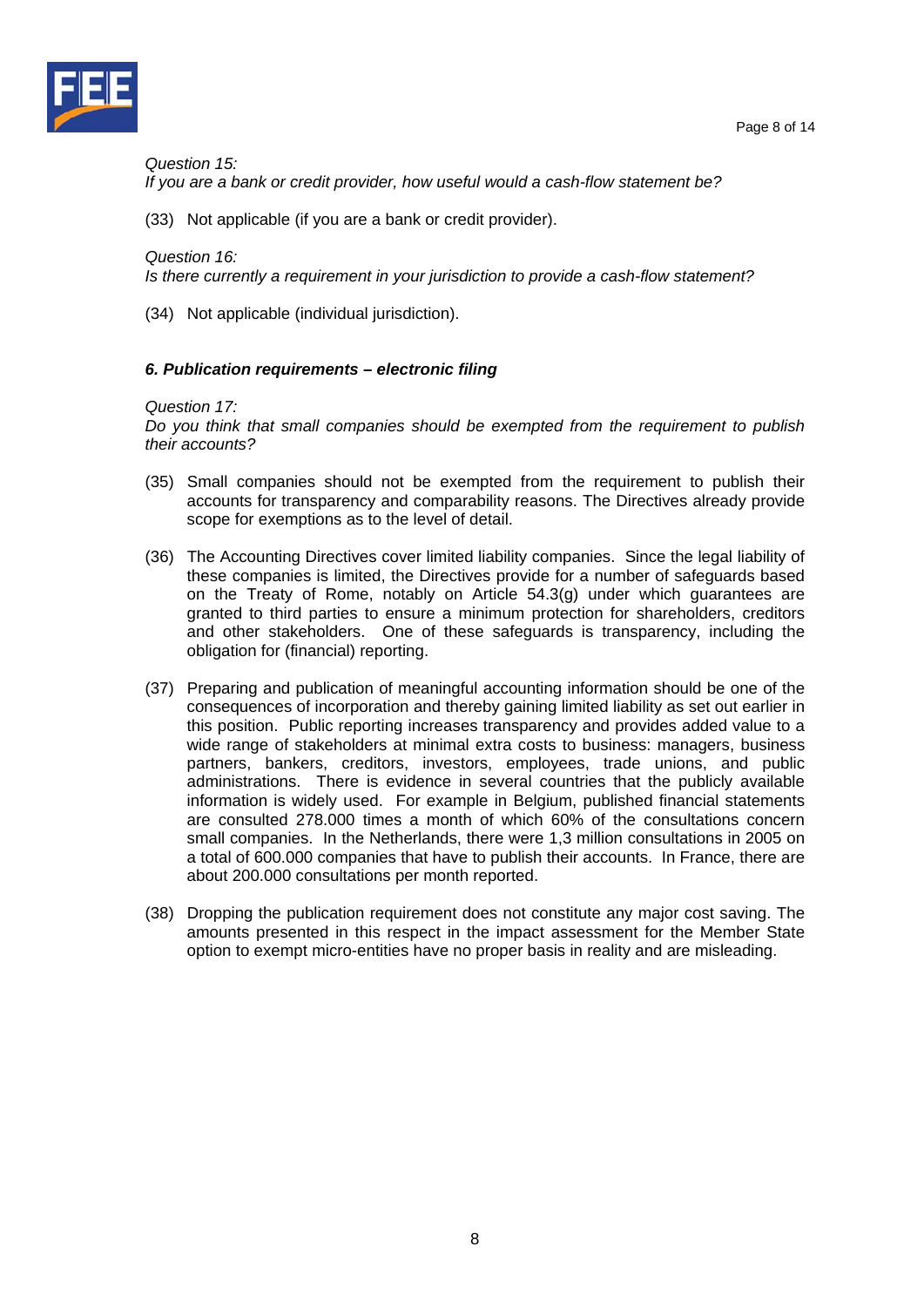

(39) Publication requirements have in addition a disciplinary effect on enterprises. A reduction in publication requirements will in many situations and several countries transfer the burden to other parties that rely on the (audited) financial statements, as they will need to acquire reliable financial information in alternative ways. Many stakeholders (e.g. co-operation partners and debtors) seek information from the official trade register on the credit standing of the company, financial information regarding its stability, the statutes (company articles), as well as names of the board members, managing director(s), authorised signatories, auditors and the company's track record. If this information is no longer published, it leads to a very complex and much more costly way for all parties involved to secure many matters of day to day business.

## *Question 18:*

*Do you think there should be a Member State option to allow small companies only to prepare abridged accounts only?* 

(40) Our reading of the Directive as it stands is not that companies that only have to publish abridged accounts have still to prepare full accounts as the question seems to imply. However, we understand that the Directive is interpreted in this way in a few Member States. We believe that companies need to prepare a certain minimum of information to manage their business: this does not necessarily mean full accounts, but we also cannot see that companies could do entirely without a profit and loss account and cash flow information. Companies could only prepare abridged accounts as long as it includes income and cash flow information. In principle, we believe that what companies prepare should also be published, but could support a Member State option in this respect as currently included in the Fourth Directive.

## *Question 19:*

*If you are a preparer, what is the annual cost of publishing your accounts (€, % of turnover)?* 

(41) Not applicable (if you are a preparer….).

#### *Question 20:*

*Do you have comments on the role of electronic tools and gateways, e.g. XBRL, in this context (costs – benefits)? Can you provide us with practical experience from your Member State?* 

*For public authorities: Is it possible in your country to file using XBRL? Can you quantify costs of developing an XBRL system in your country?* 

*For preparers: Can you quantify the initial costs of switching to XBRL reporting? After the initial costs, have you seen reduction of reporting costs (please quantify €, % of turnover)? For users: Can you quantify the benefits of having access to XBRL reports?* 

(42) FEE is supportive of the use of electronic tools, in particular XBRL but it needs to be further examined how these tools can be best used. Electronic filing reduces the cost of filing. FEE has supported the idea of a "one stop shop": a company has to deliver the information only once. It needs however to be ensured that information is easily accessible for all stakeholders and presented in a user-friendly manner so that no information is lost compared to the paper based version.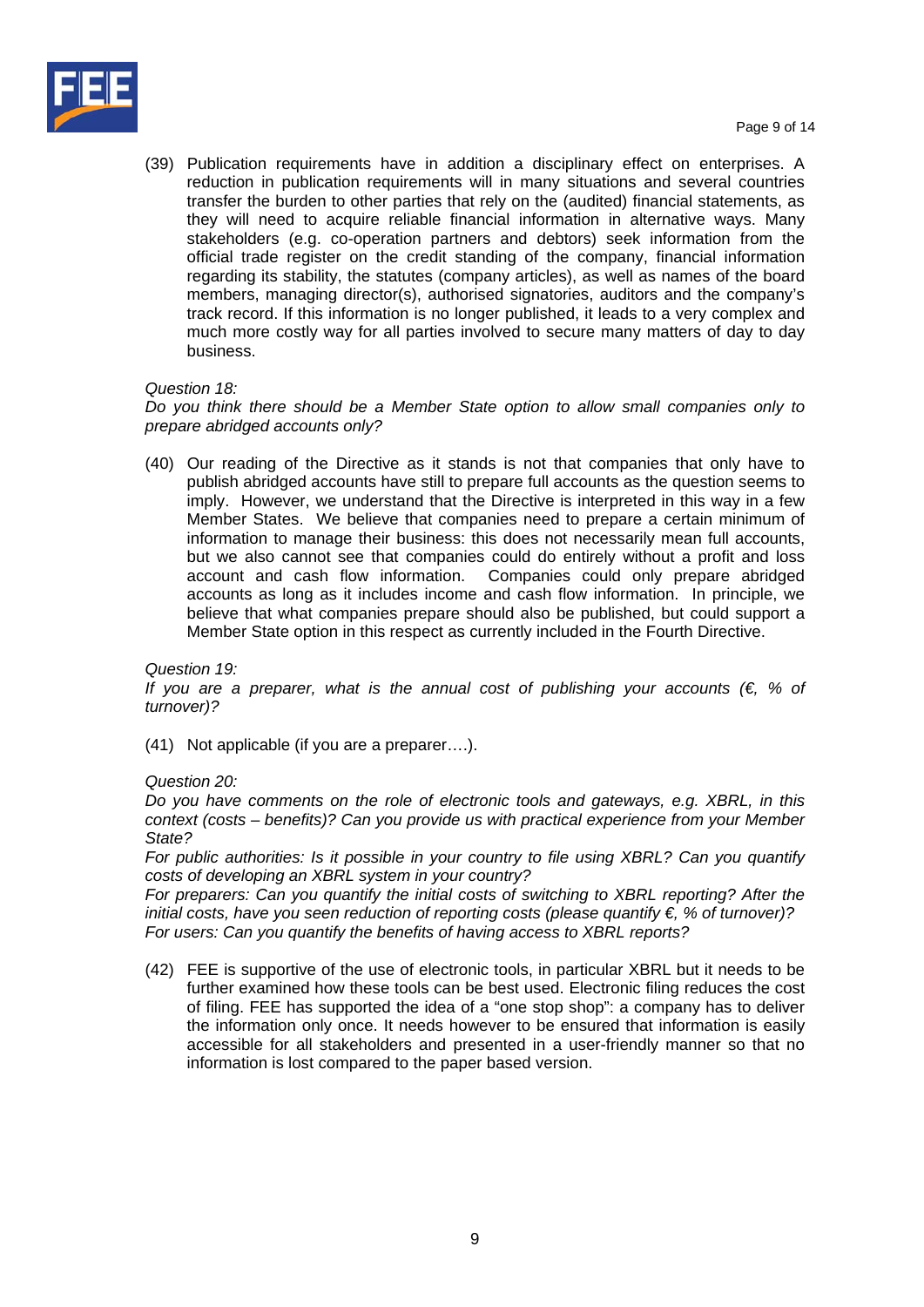

(43) It is our understanding that the cost of introducing XBRL largely relates to the way of introduction: a small process gradually expanding to XBRL would not be so expensive, as a complete introduction of XBRL in one stage. The benefits of electronic filing and analysis occur subsequently every year. For smaller companies, it is often not the company itself but its advisor, being an accountant or otherwise, that implements XBRL.

## *Question 21:*

*Should there be one XBRL taxonomy developed on the EU level?* 

(44) We are not in favour of one XBRL taxonomy at European level as long as there are no fully harmonised accounting and publication requirements. We understand that a taxonomy at European level may anyhow not be possible given the transposition of the Accounting Directives into national law. The tagging in the taxonomy needs to refer to national legislation. For this reason, taxonomies need to be at national rather than European level. Furthermore, there is the issue of the ownership and maintenance of the taxonomy. A European taxonomy would require a higher degree of harmonisation and possibly the legal instrument of a Regulation. Moreover, accounting and reporting will continue to change so a taxonomy laid down in legislation may not be the best way forward.

## *7. Layout requirements*

*Question 22:* 

*Do you believe that the Directive should provide prescriptive formats (layouts) for the balance sheet and the profit and loss account?* 

*Question 23: Should the number of available layouts be reduced? If yes, which layouts should be kept?* 

(45) As described before, reporting is continuously developing. The Directive should therefore be high level in nature in order to allow for such developments and not form an impediment to either IFRS or IFRS for NPAEs. The IASB project on presentation of financial statements may result in substantial changes in reporting and we are of the opinion that the Directive should be able to accommodate such a development. The Directives should not prescribe detailed formats but should indicate which statements have to be prepared and which minimum structure in the form of line items needs to be covered. More detailed guidance could be provided by a means that is more flexible to be changed than a Directive or Regulation such as for example an implementing measure or recommendation.

## *Question 24:*

*Would it be sufficient to provide for a minimum structure for each, the balance sheet and the profit and loss account?* 

*If yes, can you please provide the key elements of such a minimum structure?* 

(46) A minimum structure could be imposed by defining a certain minimum of line items for each category of companies without dictating a particular format or order, in a way similar to IAS 1. The details should be left to the standard setters.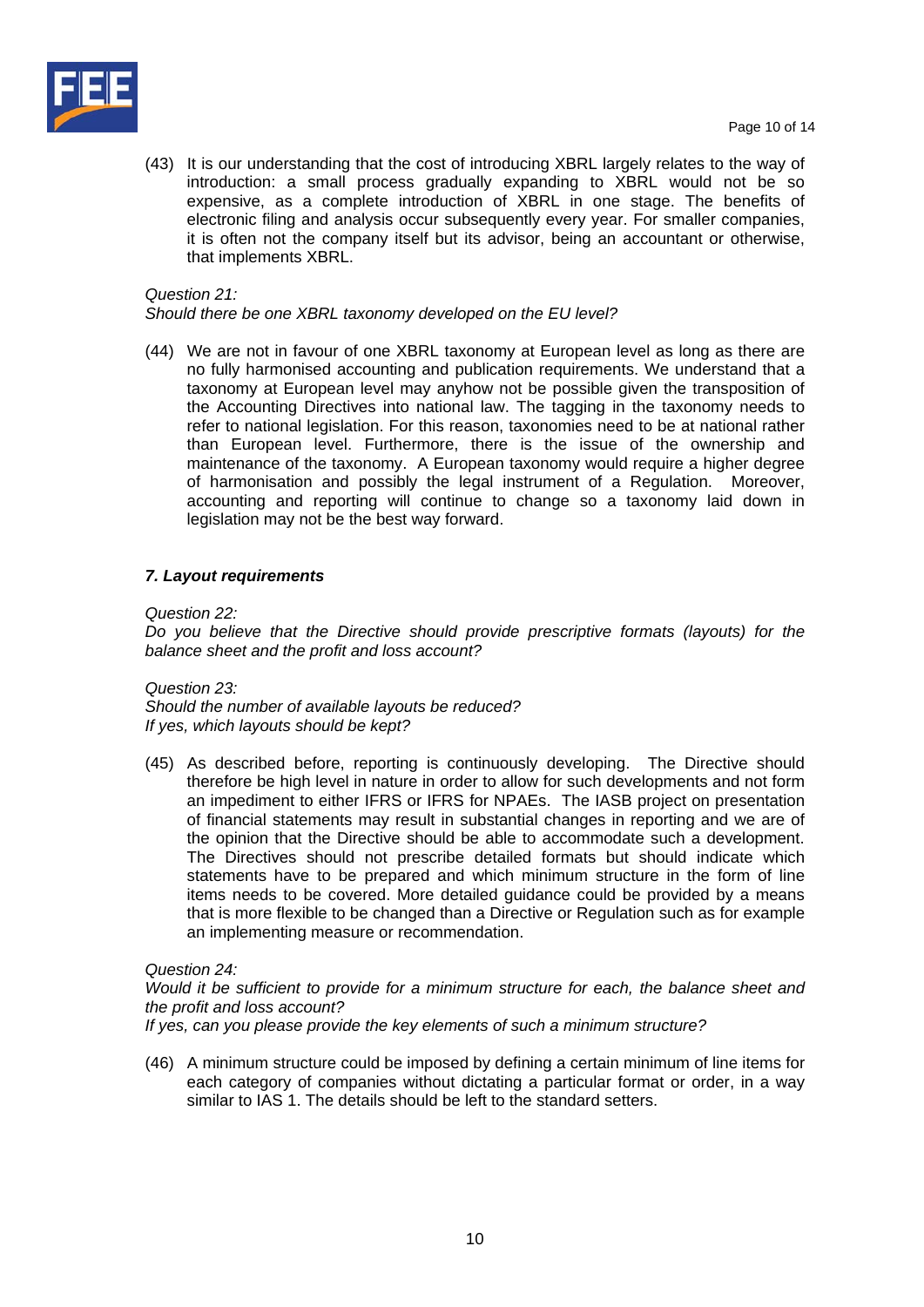



## *Question 25:*

## *What modernizations or amendments would you recommend to the current layouts?*

(47) As indicated in our response to questions 22 to 24, we suggest not to have any longer the current layout but to replace it by a high level indication of items to be included in the different statements without requiring an order or specific format.

## *Question 26:*

*Do you have comments on the idea to require only a limited number of key financial data for small enterprises instead of a fixed balance sheet and profit and loss account structure? If yes, which key figures would you regard as absolutely essential?* 

- (48) We have difficulties to see how the proposal to provide 12 key financial figures would constitute a reduction in administrative burden. In order to obtain those figures, one has to establish anyhow the financial statements. The complete financial statements may be more helpful both for management and external stakeholder users since these provide the total picture of the company. We also observe that five of the profit and loss related key indicators mentioned are at present not required to be disclosed for small entities. We therefore have some difficulties to understand how this suggestion relates to the reduction of administrative burdens. We also understand that some of the suggested indicators are not part of the standard software packages. Furthermore, the use of such indicators impairs the comparability with medium (and large) entities.
- (49) Moreover, we feel that the key financial figures are arbitrary selected, for example intangibles is not mentioned. We also miss key indicators concerning liquidity, returns on assets and liabilities and cash flow information. Furthermore, it needs to be investigated how the financial information disclosures relate to the Basel II requirements.

## *Question 27:*

*Do you believe that the separate line items for extraordinary effects should be removed? If you are a preparer, can you please indicate how often you used the separate line item "extraordinary items" during the past years?* 

(50) We believe that a separate line item for extraordinary income or changes is no longer needed and should be removed. There have been many problems with the definition of extraordinary items and the use of the item has been open for abuse. This would also constitute an alignment with IFRS. Furthermore, there is always confusion as to what items can be considered to be "extraordinary". However, appropriate disclosure would be expected of exceptional and extraordinary items if they were to be individually material.

## *Question 28: If you are a user, do you find the extraordinary item useful?*

(51) Not applicable (if you are a user…).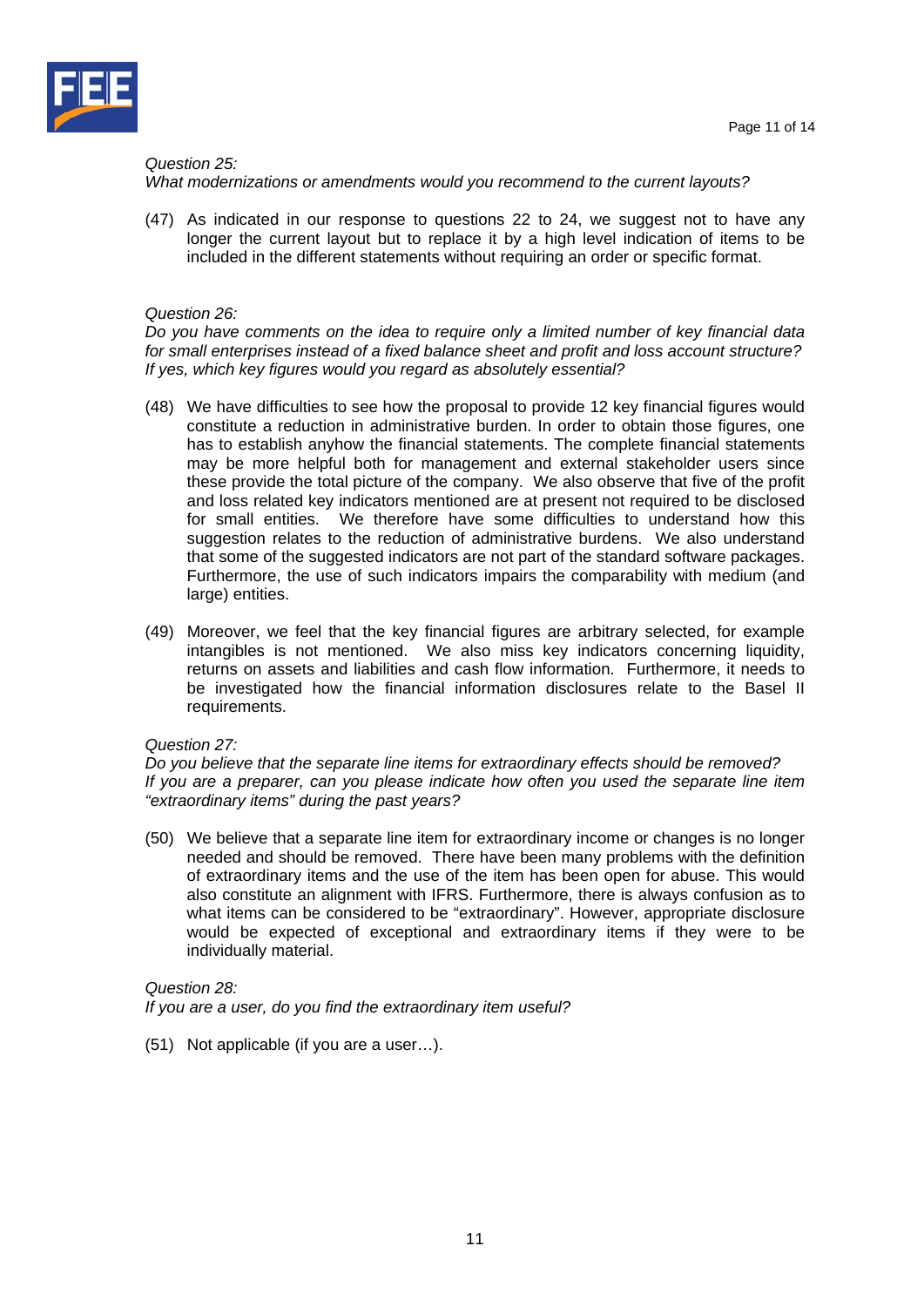



#### *8. Notes to the accounts*

*Question 29:* 

*Are there any other items that should be disclosed for small entities? Can you please indicate additional disclosure requirements for medium-sized and large entities?* 

(52) We see no need for any additional disclosures.

#### *Question 30:*

*What information has to be compiled especially for preparing the disclosures? Can you say anything about the costs of preparing this information?* 

(53) Not applicable.

#### *Question 31:*

*Can you please indicate whether other disclosure requirements in the Directives are not useful and relevant? Can you also provide indications of costs of their preparation (% of turnover)?* 

(54) As indicated, we support a complete overhaul of the Directives and it needs to be considered carefully as part of the bottom up approach what disclosures are required for each category of companies. It should also be considered to what detail the setting of disclosures can be left to the standard setters. However, in our earlier submissions in relation to the consultations on the Simplification Communication, notably in the position of 17 April 2007, we have suggested number of disclosures that could be considered to be omitted in combination with the removal of certain options on measurement and recognition. Any substantial change would require proper consultation in order to avoid unintended consequences.

## *9. Valuation issues*

## *Question 32:*

*Do you see any potential for modernisation and simplification in the area valuation rules?* 

(55) The Directive should only include high level principles as discussed before in order not to form an obstacle to the future developments of accounting standards. We are of the opinion that a fundamental review of the valuation principles requires time and proper consultation and should only be carried out when a fundamental review of the Directives is undertaken, and not as part of a limited review. In principle, we agree that smaller companies could be subject to simpler valuation methods, for example historical cost. We suggest in this respect to refer to the EFRAG comment letter of 7 February 2008 on the IASB ED IFRS for SMEs (later renamed as IFRS for NPAEs, see paragraph 7) which includes a proposal for an overarching measurement principle for smaller entities. Any reduction of recognition and measurement option should be carefully examined for unintended consequences including their impact on taxation. Small entities should also not be deprived from choice in all situations: the appropriate occasions needs to be carefully identified.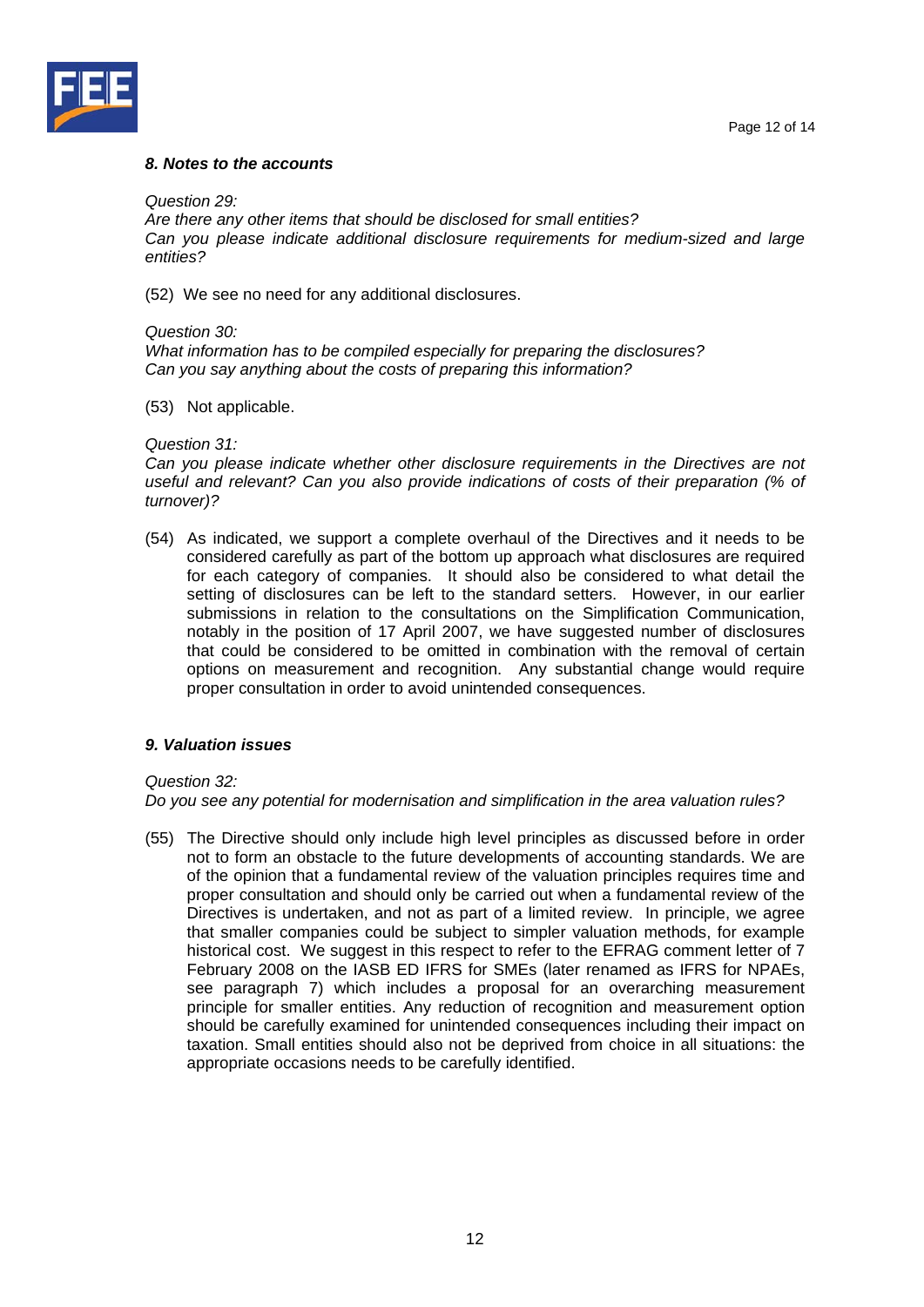

## *Question 33: Which of the valuation requirements should be more/less descriptive?*

(56) We believe that the Directive should cover the general principles and topics and that no detailed guidance should be provided, this could be left to the accounting standard setters.

## *10. Creating one Accounting Directive – terms and technical language*

## *Question 34:*

*Do you agree with the idea of integrating the Seventh Directive into the Fourth Directive?* 

(57) We in principle support the integration of the Seventh Directive into the Fourth Directive so that all principles can be brought together and overlap in principles can be avoided. We note however that this may not have any implication on national level since Member State will not need to change anything in the national legislation in order to implement such revisions to the Directive.

#### *Question 35:*

*Do you think there is a need for amendments or modernisation of the Seventh Directive? Could you indicate the areas where a revision would be particularly welcome?* 

(58) The IASB is currently analysing the responses to ED 10 on consolidation which potentially could result in changes to the consolidation requirements. The future Directive should be able to accommodate such changes. Therefore, any modernisation of the Seventh Directive should await the results of the IASB consolidation project. Having at European level different requirements for consolidation than IFRS, will create serious administrative burdens for groups and should be avoided. Comparability of the financial statements, also with listed companies, is important for groups. Another angle to comparability is the reduction of option, many of which exist also in the Seventh Directive.

#### *Question 36:*

*Do you believe that there is a need to streamline and modernise the wording and terminology throughout the Directives? Please provide examples.* 

- (59) Yes, this could be part of the complete overhaul of the Directives. We are of the opinion that the terminology to the extent possible should be brought in line with IFRS and differences in terminology should be avoided (i.e. not use IFRS terms with a different meaning in the Directives).
- (60) Furthermore we wish to observe that the term "annual report" causes a lot of misunderstanding.